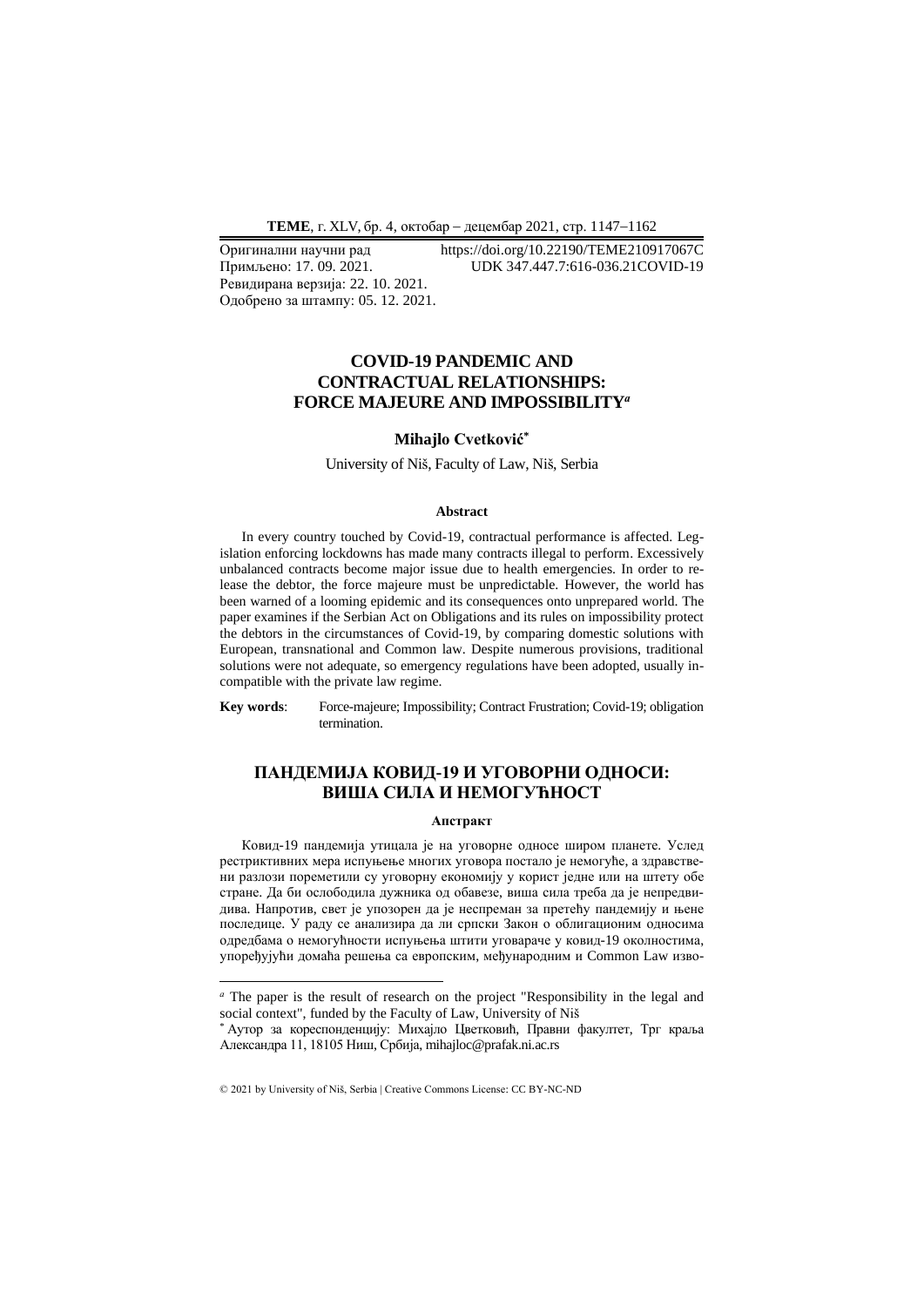рима. Бројна традиционална решења нису адекватна, па су их заменили интервентни прописи, често неусклађени са режимом приватног права.

**Кључне речи**: виша сила; немогућност; престанак облигације; неиспуњење обавезе.

## *INTRODUCTION*

The Covid-19 pandemic has been characterized as "a natural catastrophe in slow motion". In the aftermath of the governmental measures (e.g. suspension of business activities, mandatory quarantines, mobility restrictions), almost any contractual relationship has been seriously challenged, since the performance have turned out to be entirely or partially impossible. Across Europe, telework is mandatory. Companies must take the necessary measures to ensure social distance. Those unable to comply must close, rendering their contractual performance impossible.

Performance may become either physically or legally impossible; and the impossibility may be only temporary or permanent. Even if performance remains possible, one party may find it much more expensive or difficult, or may no longer have any interest for contract execution. Frequently, the contracting party simply can no longer afford to pay. The most vulnerable are affected the most, common consumer problems are debt and unsuccessful refunds for cancelled travel bookings and events. Difficulties encountered by suppliers and customers are outside the normally assumed risks. The impact of the pandemic is unprecedented. As a global crisis affects all society and economy, it goes far beyond what the traditional legal means were developed for.

The situation is classified as social force majeure, since individuals have been hit by unemployment or illness. The law needs to balance the impact on the whole economy, rather than just protect single entity, be it a business or an individual. A notion of "societal force majeure" recognize that businesses are also in severe and unexpected difficulties (Alderman et al., 2020: 440).

## *FORCE MAJEURE*

#### *France*

The notion of force majeure derives from the Code Civil of 1804 (CC), which included it as an excuse to contractual liability. Before the reform in 2016, art. 1148 stated that force majeure exonerates a party from paying damages: There is no occasion for any damages where a debtor was prevented (…) because of force majeure or an accidental event. This was similar to Serbian Act on Obligations (ZOO) art. 263, "Release of Debtor from Liability":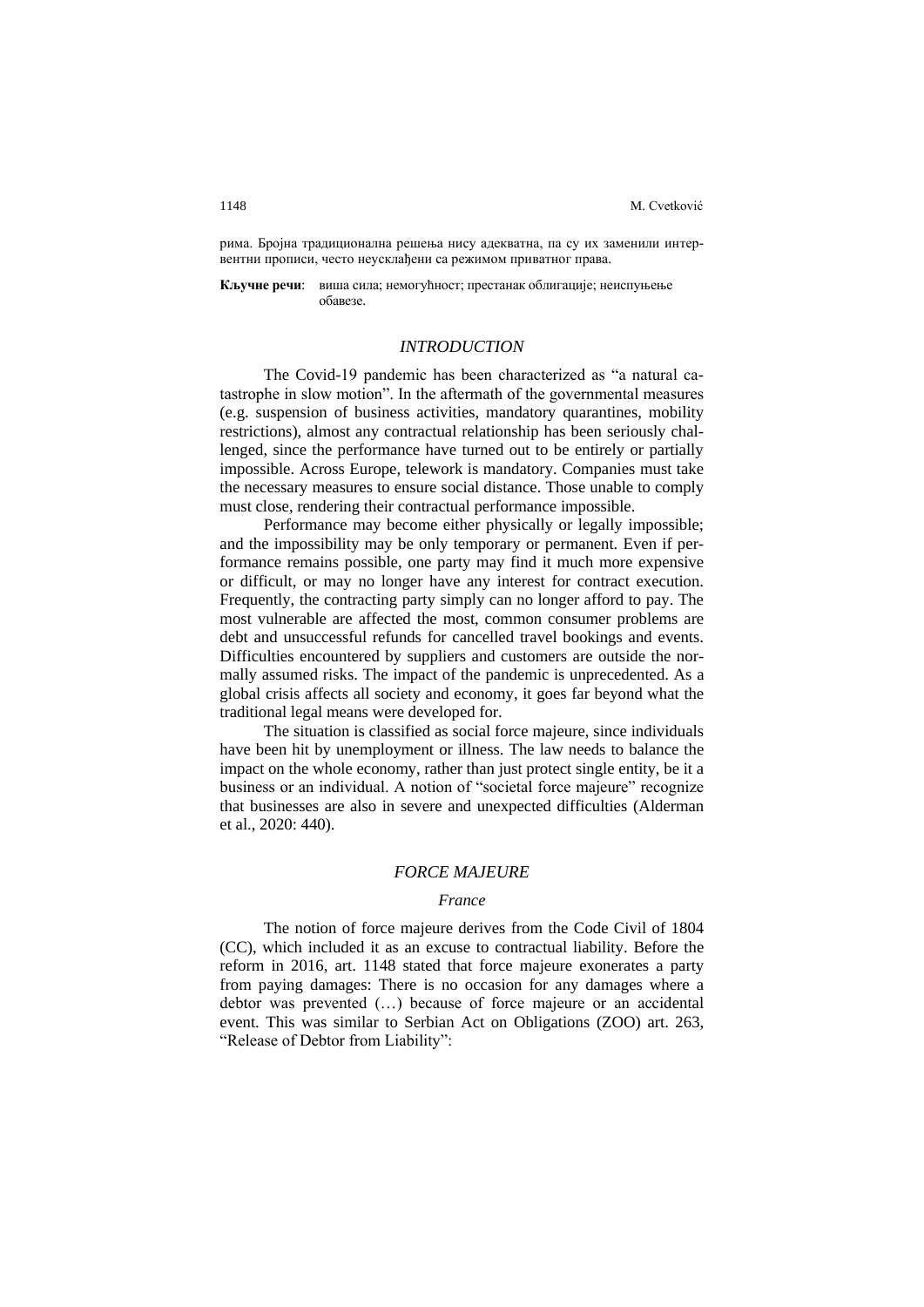A debtor shall be released from liability for damage upon proving his inability to perform the obligation, or that his delay in performing was due to circumstances taking place after contract conclusion, which he was unable to prevent, eliminate or avoid.

Provision in art. 263 belongs to ZOO section on contractual liability, and it does not relieve the debtor from primary obligation, just exonerates them from damages. We can associate the absence of debtor's fault in art. 263 with externality of force majeure.

The drafters of the CC did not provide any force majeure definitions. In 2016, legislature finally ended this uncertainty with the new Art. 1218: In contractual matters, there is force majeure where an event beyond the control of the debtor, which could not reasonably have been foreseen at the time of the contract conclusion and whose effects could not be avoided by appropriate measures, prevents the debtor to perform their obligation. If the prevention is temporary, performance is suspended unless the delay justifies contract termination. If the prevention is permanent, the contract is terminated by operation of law and the parties are discharged under the conditions provided by art. 1351 and 1351-1 (impossibility). Three elements are traditionally required: externality, unforeseeability and irresistibility (Fauvarque-Cosson, 2019: 24). Please notice that force majeure results in impossibility.

Natural disasters do not automatically qualify as force majeure under French law. Even though the courts are very restrictive, the Covid-19 pandemic is considered as force majeure (Berger and Behn, 2020: 95). Temporary impediment occurs in many cases regarding the pandemic, e.g. if the production can be resumed after the lockdown. In case of a permanent impediment, both parties are unbound from their obligations. Under the pre-2016 law, permanent impediment does not terminate the contract *ipso iure*, but the court judgement was required. These days, the contract is terminated by *ipso lege*, as in PECL and the UNIDROIT Principles (Fauvarque-Cosson, 2019: 25).

## *Serbia*

The Serbian literature typically deals with force majeure as a reason for excluding liability in the tort law. Art. 177 ZOO, "Exemption from Liability", reads:

(1) An owner (of dangerous object) shall be exempt from liability after proving that injury or loss took place due to a cause (…), whose effect could not have been foreseen, avoided or eliminated.

A force majeure is a natural event that causes damage. It ecomaps three main characteristics: 1. Event is extraordinary or unpredictable, exceptional or highly unusual, even for a very careful person. Certain natural phenomena (earthquakes and floods) can be predicted, but cannot be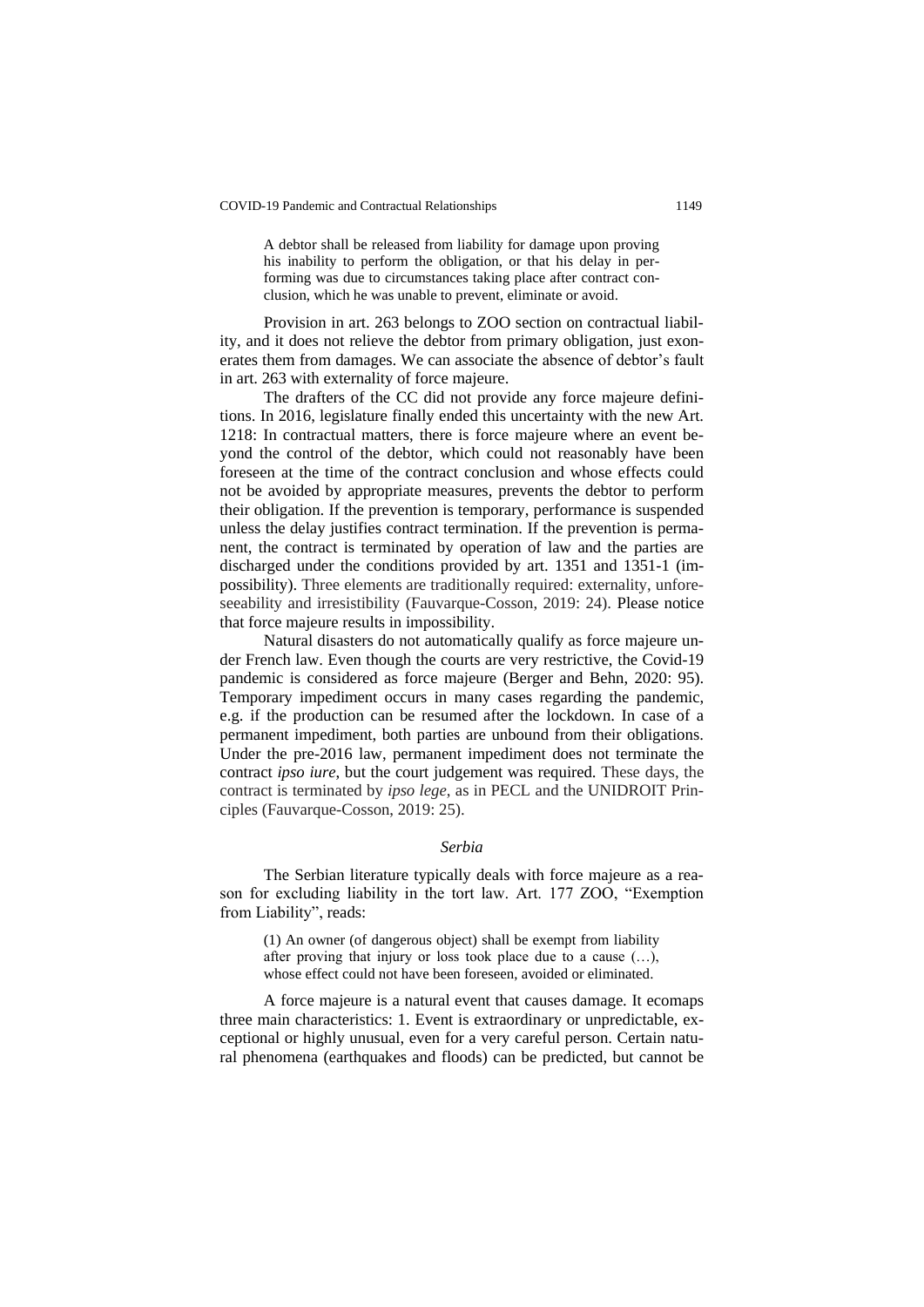controlled. 2. Event is inevitable or unavoidable, "stronger than human". Phenomena inevitable in one society can be remediable in another, and vice versa. 3. Event is external, not associated in any way with tortfeasor's activity. Natural catastrophes, such as earthquakes, storms, floods, avalanches and landslides, as well as unexpected actions by third parties (sabotage or assassination) represent the force majeure (Radišić, 2004: 231).

In a special part of ZOO dedicated to named contracts, there are certain provisions regarding Vis Major. Article 598, "Loss of Object due to an Act of God", reads:

(1) The lease shall be terminated should the object leased is lost accidentally by an Act of God. Article 663, "Carriage Charge in Case of Interruption of Transport", provides*:* (3) A carrier shall not be entitled to carriage charge if the shipment is lost in course of transport due to an Act of God. Article 833, "Shipping"*,* delivers: (5) Should a forwarding agent depart from instructions received, he shall also be liable for damage caused by Act of God, unless successful in proving that the damage would have occurred even if he had followed instructions.

General part of ZOO, dedicated to contracts in general, does not mention neither "Act of God" nor "Vis major" under those names. The Covid-19 pandemic is a natural event with all hallmarks of an external, unpredictable and unavoidable event, so it represents Vis Major. Even if no governmental restrictive measures were introduced, it is still a Vis Major (Pušac, 2020,: 145).

## *Force Majeure in a contractual clause*

The force majeure renders the performance not just excessively onerous as in hardship, but impossible. The Covid-19 pandemic appears as a classical force majeure. Factual effects may involve illness or quarantine or even death of personnel, facility closures, or interruption of supply chains. Legal effects relate to lockdowns, curfews, travel restrictions and other measures (Berger and Behn, 2020: 91).

On 30 January 2020, the WHO declared Public Health Emergency of International Concern. Neither this declaration, nor force majeure certificates issued by public authorities (Pušac, 2020: 145), may not prejudge a court's factual evaluation of the Covid-19 situation in a given case (Berger and Behn, 2020: 92). It is important to prevent misuse of the force majeure defense, a tactic called "price majeure", i.e. attempts to renegotiate an unfavorable contractual bargain without an actual force majeure scenario (Berger and Behn, 2020: 93).

Because there are no codified legal rules on force majeure in the Common Law, and since the impossibility doctrine is very narrowly interpreted, contracting parties routinely include a standard Force Majeure clause: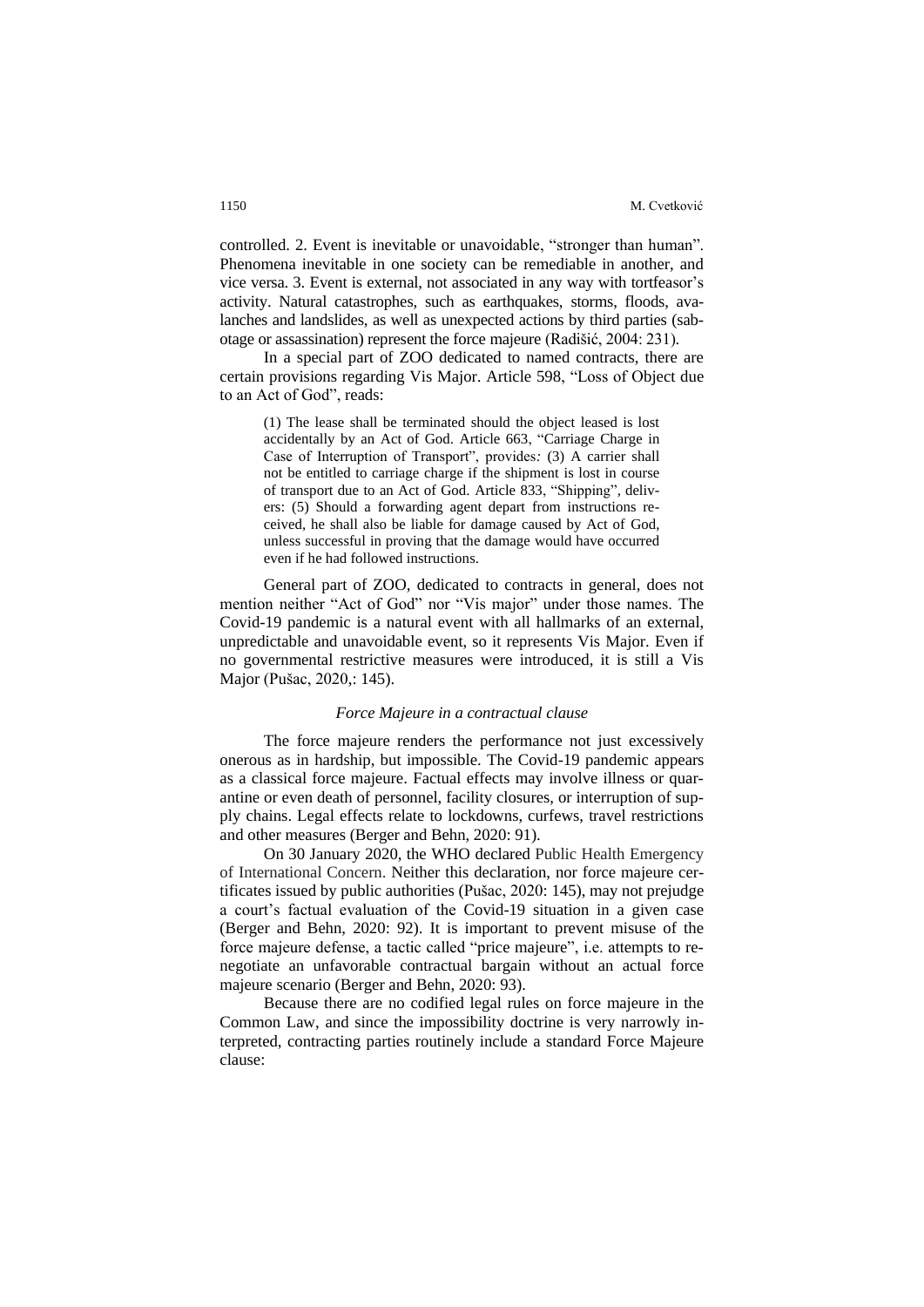#### COVID-19 Pandemic and Contractual Relationships 1151

"If either party shall be delayed or prevented from the performance of any obligation through no fault of their own by reason of labor disputes, inability to procure materials, failure of utility service, restrictive governmental laws or regulations, riots, insurrection, war, adverse weather, Acts of God, or other similar causes beyond the control of such party, the performance of such obligation shall be excused for the period of the delay".

This clause addresses the requirement of externality and includes a specific list of events. It includes a catch-all provision ("other similar causes") at the end (Schwartz, 2020: 55). Please notice that consequence of force majeure is temporal or permanent suspension of affected obligation.

In the Covid-19 scenario, there are two options for a party seeking to be excused: The "governmental laws" or the "Act of God" provision. Many treat the Covid-19 pandemic in the same manner as other natural disasters, like hurricanes, earthquakes or avalanches. Some commentators suggest that the pandemic does not qualify as an Act of God because its severity depends on human action. Others argue the opposite – an earthquake is still an Act of God, whether or not the factory has been earthquake-proof. A hurricane is an Act of God, even if it is partially a consequence of human-caused climate change. Pandemic is still an Act of God, despite it was spread by human behavior (e.g. travel) (Schwartz, 2020: 58).

Some force majeure clauses specifically list "diseases", "plagues", "epidemics" and "health emergencies". The recently revised ICC Force Majeure Model Clause of March 2020 lists plagues and epidemics. Those are uncontrollable and unforeseeable, provided that the party is able to prove that the effects could not have been avoided (Berger and Behn, 2020: 114). Application of Vis majeure clause will therefore depend on the selection of events listed as triggers, the consequences addressed by them (inability to perform, reduction in supplies), and whether what has actually happened is covered (Beale and Twigg-Flesner, 2020: 1197).

An interesting point is the "futility of enumeration." Prior to terrorist acts of September 11, 2001, Force Majeure clause that included the term "terrorism" was a rare occurrence. Since then, clauses including "terrorism" or "terrorist," become much more common. The clever solution may be to delete the Force Majeure clause entirely and rely solely on the Impossibility doctrine. Enumeration is pointless. Countless other disasters might come, from super-volcanoes to meteors. If you try to list all of these, a Force Majeure clause will be interpreted narrowly. If you add "meteor collision," but a comet ends up hitting the earth, a court would likely hold that not to be covered. However, if you exclude the Force Majeure clause entirely, the court would treat a comet the same as a meteor (Schwartz, 2020: 60).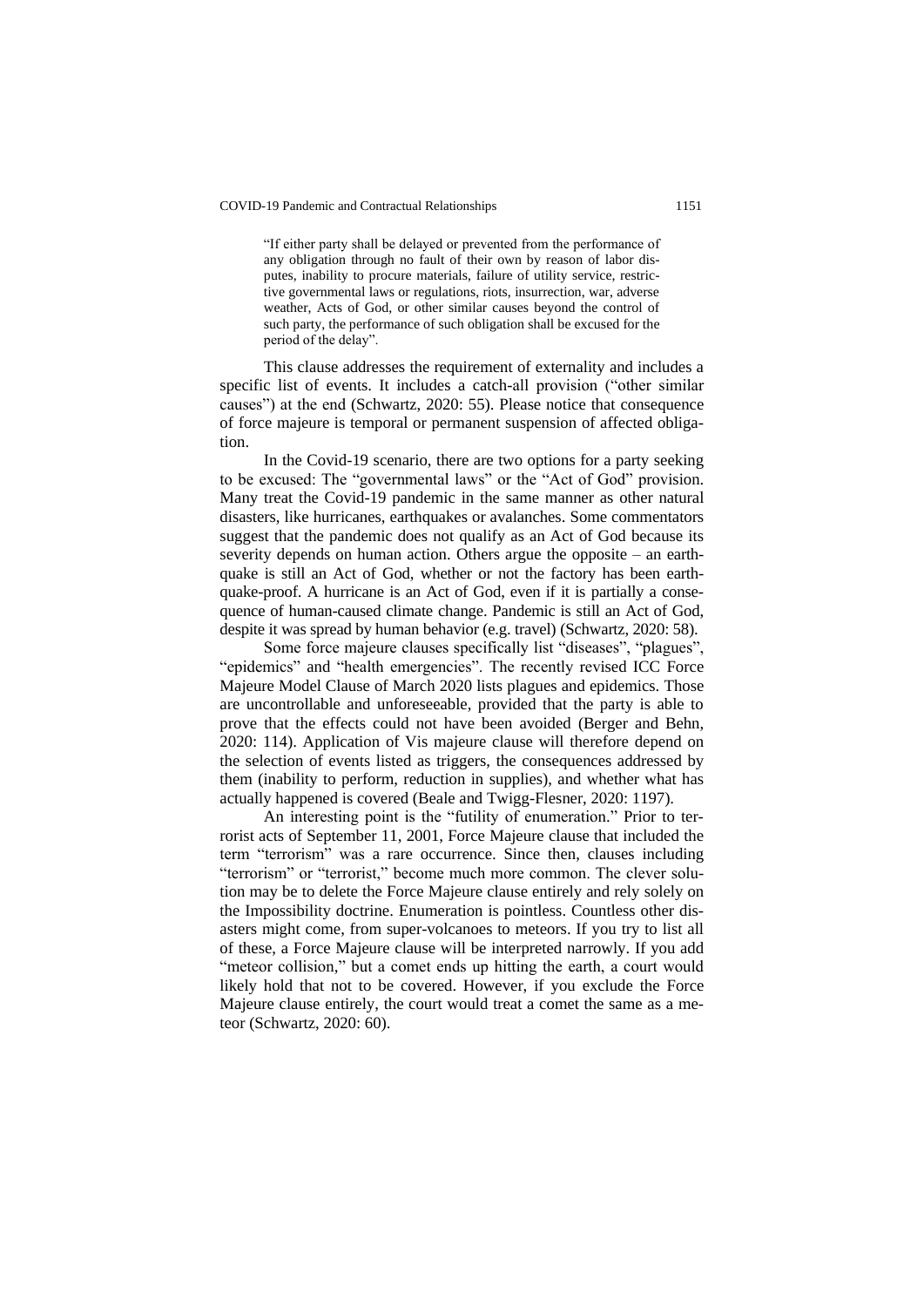## *Belgium*

In Belgian commercial practice, force majeure exempts the debtor when new circumstances with the following characteristics arise: aggravated party is unaccountable; circumstances are unforeseeable and unavoidable; irresistibly results in an impossibility (Philippe, 2020: 1280). Please notice that force majeure is tied to impossibility. This is not the case in the Serbian law, where it is noted that sometimes force majeure can make performance more difficult, but not impossible. Vice versa, impossibility may have the cause other than force majeure (Jankovec, 1993: 55).

Force majeure must be an external, disruptive event, not attributable to the party that invokes it. This applies to the virus that comes from abroad and spreads impressively. The notion of unforeseeability is relative; the pandemic was envisaged in the 2013 German parliament report; in 2015, Bill Gates warned the public that the world was not prepared for the next pandemic. This leads us to the question of whether that means that the coronavirus pandemic was predictable. We refer to the prudent and diligent man placed under the same circumstances. The Covid-19 pandemic and its effects were not foreseeable. Based on the publicly accessible info, the existence of the virus was known as early as January 15 2020, but it is important to distinguish the impossibility to predict this sort of event, and the foreseeability of its effects. If the event was foreseeable, but its effects were not, the debtor will still be able to excuse himself. On 15 January, none could have foreseen that Covid-19 would spread on all continents: seller commits on February 2020 to deliver a product on April 2020; he knows of the coronavirus and its effects in China at this time, but he does not know that his Belgian factory will be closed on March 2020 under the Belgian ministerial decree; therefore, he can argue that restrictions were unpredictable when he committed (Philippe, 2020: 1281).

Force majeure results in the contract dissolution if it is final, and contract suspension if temporary. In a synallagmatic contract, the doctrine of risk applies. *Res perit creditori*: the thing perishes at the creditor's risk. Practically, if the seller is unable to deliver because of force majeure, he is released, while the buyer is also exempt from paying the price (Philippe, 2020: 1286).

Another question would be how to apply force majeure on a lease. Due to lockdown, his store has been closed so the tenant refuses to pay rent claiming force majeure; the landlord counters that the lack of liquidity is never a force majeure; Article 1722 of Belgian CC states that the lease is void in the event of a loss of the rented object so the impossibility of usage is equated with the loss; the landlord is not fulfilling his obligation to make rented property available for usage. Therefore, the tenant is entitled to suspend the payment of rents (Philippe, 2020: 1283). We already showed that Serbian law does contain similar provision in art. 598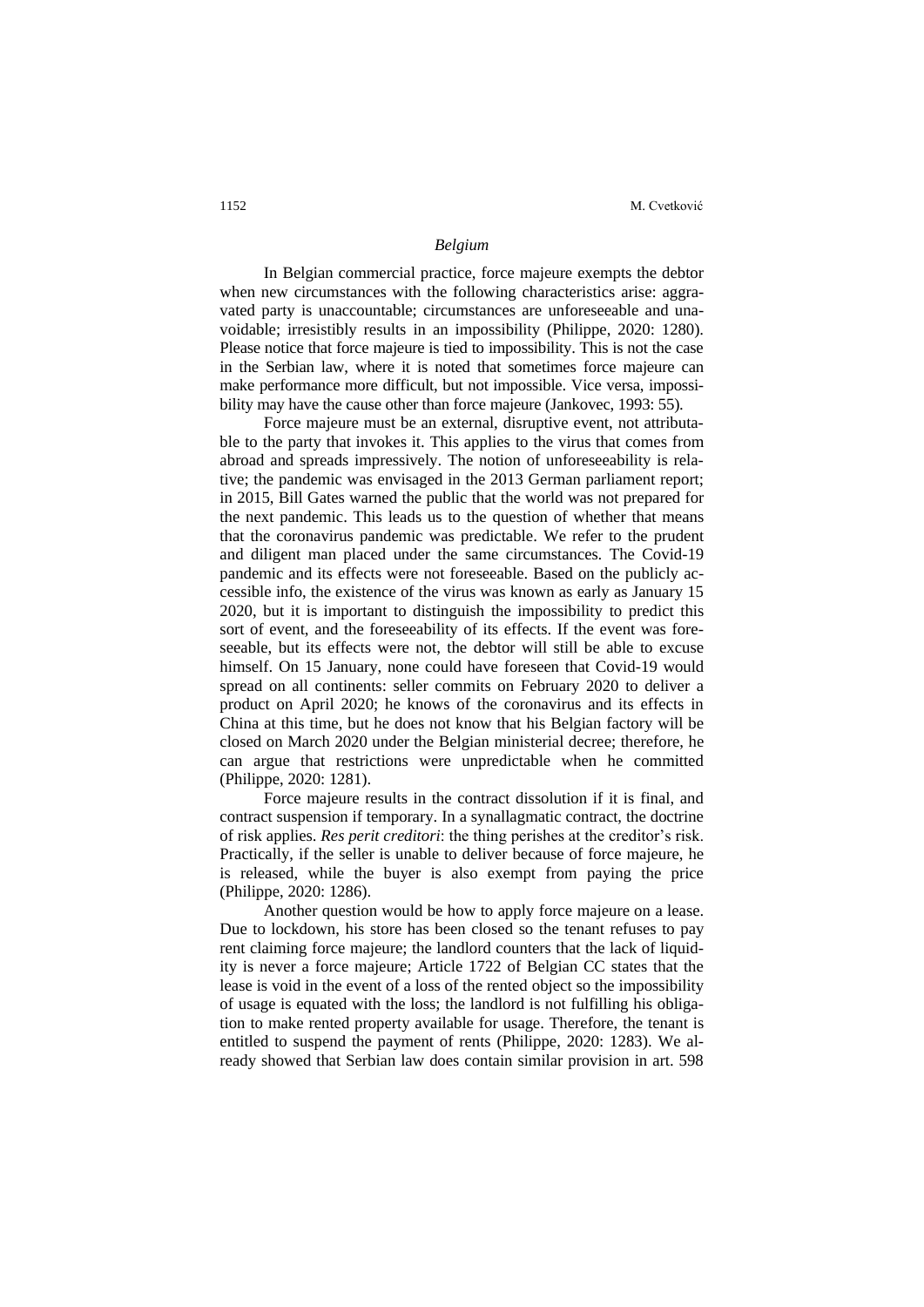ZOO. The solution from the Belgian author may be overextended, but it may be the only option for a tenant in Serbia.

## *Transnational Contract Law*

The force majeure represents a truly transnational legal principle, a part of the "New Lex Mercatoria." It is reflected in Art. 79 CISG and Art. 7.1.7 UPICC. As digest of the decisive requirements, provisions overcome the differences contained in most domestic legal systems. Art. 7.1.7 UPICC provides:

1. party is excused if she proves that the non-performance was due to an impediment beyond control and that she could not reasonably be expected to have taken it into account at the time of the contract conclusion or to have avoided or overcome it or its consequences; 2. When the impediment is only temporary, the excuse shall have effect for such period.

The transnational force majeure doctrine does not appear to be grounded in impossibility, which of course is the sole justification for the original French doctrine (Berger and Behn, 2020: 109).

Transnational force majeure is based on the following four cumulative requirements: Externality: the obligor has not assumed the risk for the external event; Unavoidability/Irresistibility: The event was beyond the obligor's sphere of control and was absolute; Unforeseeability: The event and its consequences, i.e. the adverse impact on the ability to perform, could not reasonably have been avoided, e.g. by alternative and commercially reasonable modes of performance or safety measures; Causation (*conditio sine qua non*): The obligor's non-performance was caused by the external event and not by the obligor's own fault, e.g. by self-inflicted production problems, defective goods or packaging etc. The Covid-19 pandemic meets all four requirements, at least for contracts concluded before February 2020 (Berger and Behn, 2020: 110).

Virologists have predicted for many years that a pandemic such as the SARS of 2002-2004 could break out again. But the Covid-19 scenario was not foreseeable per se, no one could predict when and where it would occur. In spite of the disastrous consequences of the fast-spreading infectious diseases, parties cannot be "on permanent alert." Covid-19 is an event so unlikely to occur that reasonable parties see no need to allocate the risk of its occurrence (Berger and Behn, 2020: 111).

The global consequences of the Covid-19 pandemic, which affected multiple business sectors, make it easier for the affected party to prove the unavoidability. Contractual performance is partially or totally, temporarily or permanently suspended. Contract termination is only an "ultima ratio" remedy (Berger and Behn, 2020: 113).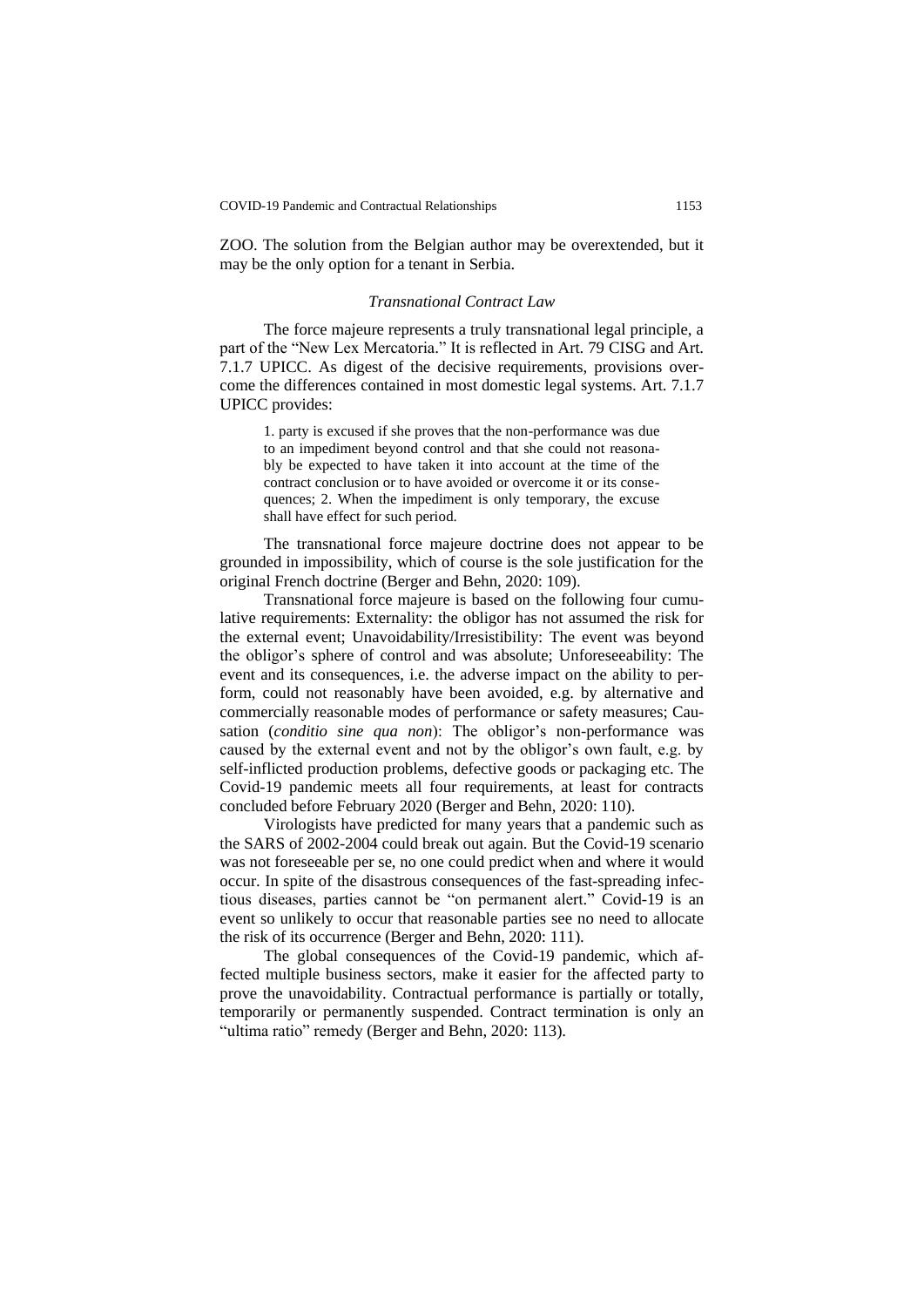## *IMPOSSIBILITY*

## *Differences in Civil and Common Law*

Many jurisdictions recognize some form of an impossibility doctrine tracing its roots to well-known *impossibilium nulla obligatio est*. Impossibility means the obligation cannot be fulfilled as agreed and no increased efforts could change that (Karanikić-Mirić, 2020a: 50). Subsequent impossibility excuses performance if renders it impossible for the party (subjective) or for everyone else (objective) and cannot be attributed to obligor's fault, i.e. willful or negligent action or omission. Mere incidence of expense or delay or onerousness is not sufficient.

The impossibility doctrine is narrow and rarely applied, as it undermines contract as a legally enforceable promise, otherwise parties would lose faith that contracts really are binding. An ordinary change in difficulty due to increased wages, prices of raw materials, or costs of construction, unless well beyond the normal range, are not sufficient (Schwartz, 2020: 49-50).

Doctrines on impossibility are common throughout the world. However, there is some variation: for example, Germany incorporated both initial and subsequent impossibility into BGB; England only recognized initial impossibility firstly (until providing for subsequent impossibility later); France only incorporated subsequent impossibility (as the force majeure) (Berger and Behn, 2020: 98).

The English courts developed a doctrine of frustration, where the underlying basis or purpose of the contract is altered, destroyed or made useless. If an unforeseen event amounts to frustration, the parties are released. The common law frustration doctrine looks like an extremely narrow version of a civil law doctrine of changed circumstances. However, it is still far away from many civil law jurisdictions because "common purpose" of both parties needs to be frustrated (Berger and Behn, 2020: 102). In civil law jurisdictions, even one-sided excessive onerousness exposes contract to *clausula rebus sic stantibus*.

The US modified impossibility doctrines to provide defense in situations where performance remains technically possible, but would be excessively onerous. Common law did not recognize the Canon law doctrine of changed circumstances and never developed a hardship doctrine, so subsequent changes are handled under impossibility doctrine (Berger and Behn, 2020: 97). Practical impossibility is recognized in Serbian doctrine as well. Obligation is practically impossible if it is associated with such exceptional obstacles, difficulties and material expenses that it is, by common sense, considered objectively impossible. For example, the debtor could pull the sunken machine out of the seabed, but with colossal additional costs, which cannot be reasonably demanded (Karanikić-Mirić, 2020a: 45). The practical impossibility is a normative query: is it fair to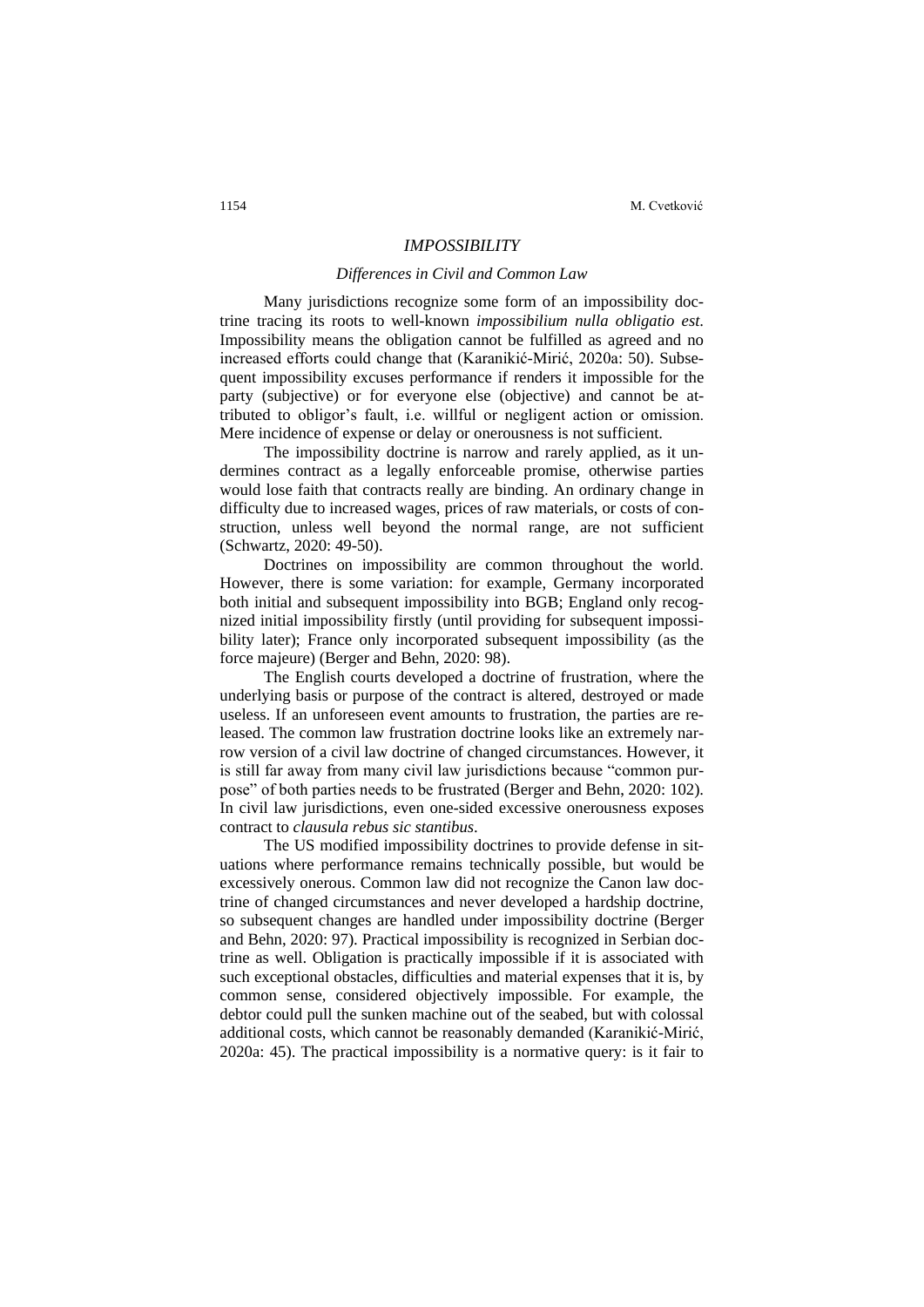ask the debtor to ruin himself? The practical impossibility implies that it has become irrational and meaningless to ask for performance as originally agreed. Fulfillment requires excessive expenses or it is a risk for life or health (Karanikić-Mirić, 2020a: 46).

Contracts can be frustrated because of changes in the law, supervening illegality, war, cancellation of an expected event and abnormal delay. Covid-19 and consequent governmental actions are falling within these categories. Where timing is important, the unavailability of stocks or staff is a frustrating event. Similarly, governmental Covid-19 restrictions render the performance of certain obligations illegal (Berger and Behn, 2020: 103).

## *Serbian ZOO*

The ZOO contains a provision on impossibility dedicated to synallagmatic contracts. Article 137, "Impossibility of performance not attributable to either party" reads:

(1) Should performance of obligation by one party become impossible due to an event not attributable to either party, the other party's obligation shall be terminated too, while a party performing part of his obligation may request restitution (…). (2) Should partial impossibility of performance be due to events not attributable to either party, one party may repudiate the contract should incomplete performance fail to meet his needs; otherwise the contract shall remain valid, while the other party shall be entitled to proportionate reduction of his obligation.

In case of total impossibility, contract is terminated *ipso lege.* (Karanikić-Mirić, 2020a: 31)

Subsection 2 of art. 137 is convenient for partial impossibility, it does not deal with permanent or temporal aspects. However, the logic is similar. In the case of a long-term contract (subscription-style contracts, gym membership, video streaming services) performance may be interrupted: a swimming pool is temporarily closed, a sport channel is unable to offer live events. If obligations are severable, then frustration applies to severable parts only. If the contract is frustrated partly, with some instalments already delivered, then the seller is entitled to receive payment for them. If the client paid for membership monthly, payment for each month and the access to gym facilities would be treated as severable. However, had the client paid for a whole year upfront, it might be more problematic to argue partial frustration. Proportionate part of the fee should be released (Beale and Twigg-Flesner, 2020: 1193).

In a special Decree, The Serbian Government implicitly took the position that the contractual obligations of travel organizers during the pandemic and state of emergency have not become impossible, but only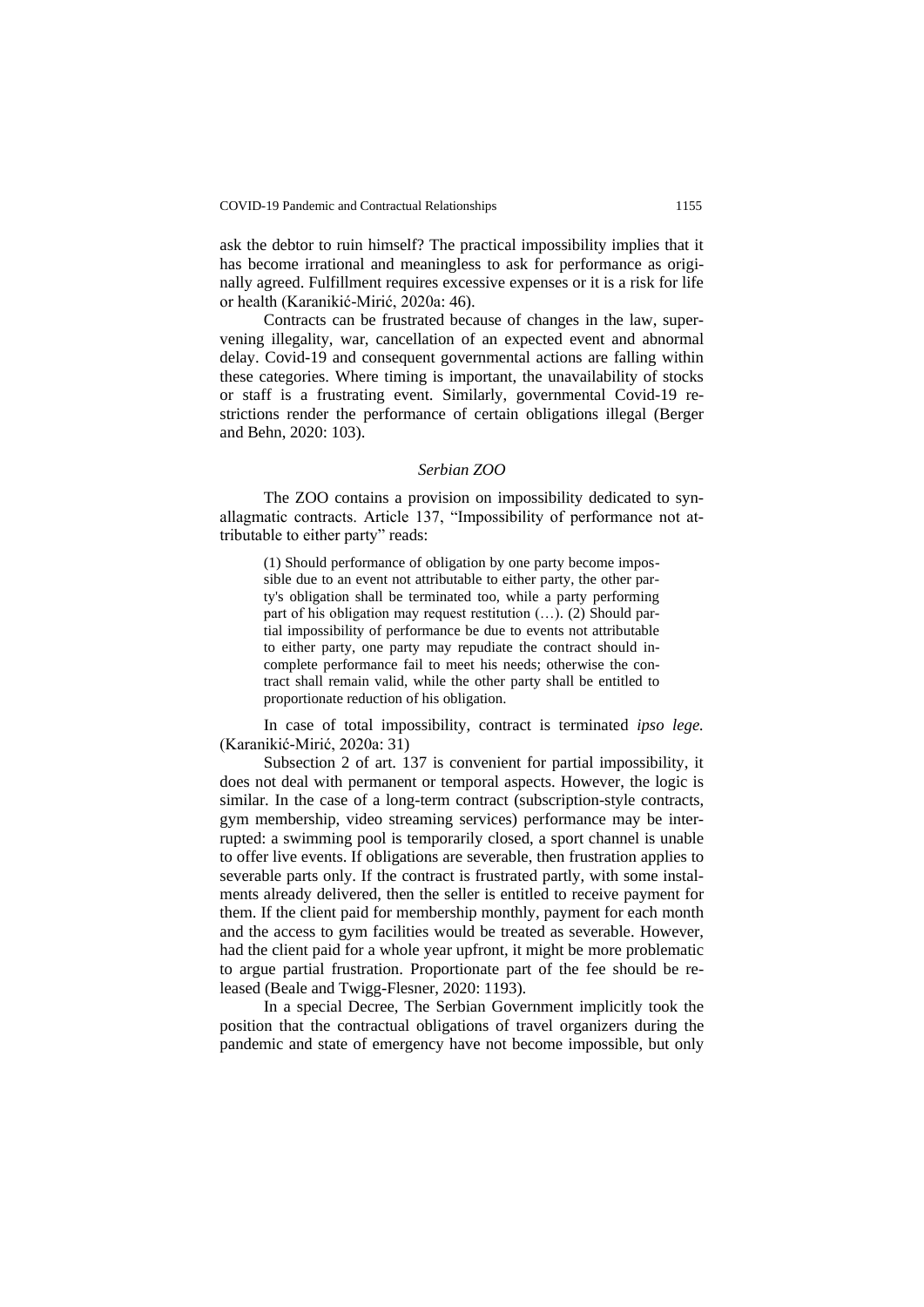more difficult (Karanikić-Mirić, 2020b: 110). In reality, the situation was closer to temporary impossibility.

In addition to cited art. 137 dedicated to contracts, impossibility terminates obligations in general. Art. 354, "Termination of obligation due to impossibility of fulfilment" recites:(1) An obligation shall come to an end should its fulfilment is impossible due to circumstances for which the debtor is not to blame. 2) A debtor must prove the existence of the circumstances exempting him from liability. In both art. 137 and 354, the absence of fault is required for contractual obligation to cease without negative consequences for the debtor. As extraordinary and exogenous event, the impossibility will excuse the party and nonperformance will not count as a contractual breach.

Strict application of impossibility is justified because the law should not offer an escape route for what has turned out to be a bad bargain. Since the burden of proving the absence of fault lies on the debtor, the unpredictability of the pandemic goes to his advantage. Everything is foreseeable, at least with good imagination. Countless books and movies specifically depict alien invasions. However, if an invasion renders contractual performance impossible, it seems clear that the impossibility doctrine should apply. Conversely, if the parties enter into a contract after a hurricane has been spotted offshore, difficulties in performance due to that particular hurricane will not lead to a successful impossibility defense (Schwartz, 2020: 50).

## *Application to Covid-19*

Doctrine of impossibility directly applies to contracts undermined by Covid-19. Pandemics have happened before (Spanish Flu of 1918), and scientists have repeatedly warned of recurrence. However, the same applies to hurricanes, avalanches or fires. The mere fact that natural disasters have happened in the past does not excludes the impossibility doctrine (Schwartz, 2020: 52).

If performance of the contract has become impossible due to Covid-19 (e.g. travel and work restrictions) the contract will be frustrated. If a government order prohibits the party from doing what they promised, this is "legal impossibility". A further category relates to physical impossibility, e.g. because of death or personal illness, lack of transport or other essential services. Sometimes legal and physical impossibility are mixed. If the babysitter failed to show up because pandemic made it physically dangerous for her to enter your house, the impossibility doctrine will excuse her. The outcome is even clearer if the government has issued an order for all to remain home (Schwartz, 2020: 53).

Not all of the Covid-19 measures will render performance permanently impossible. Many contracts can still be performed, or completed, only later. This requires asking whether the delay deprives the other party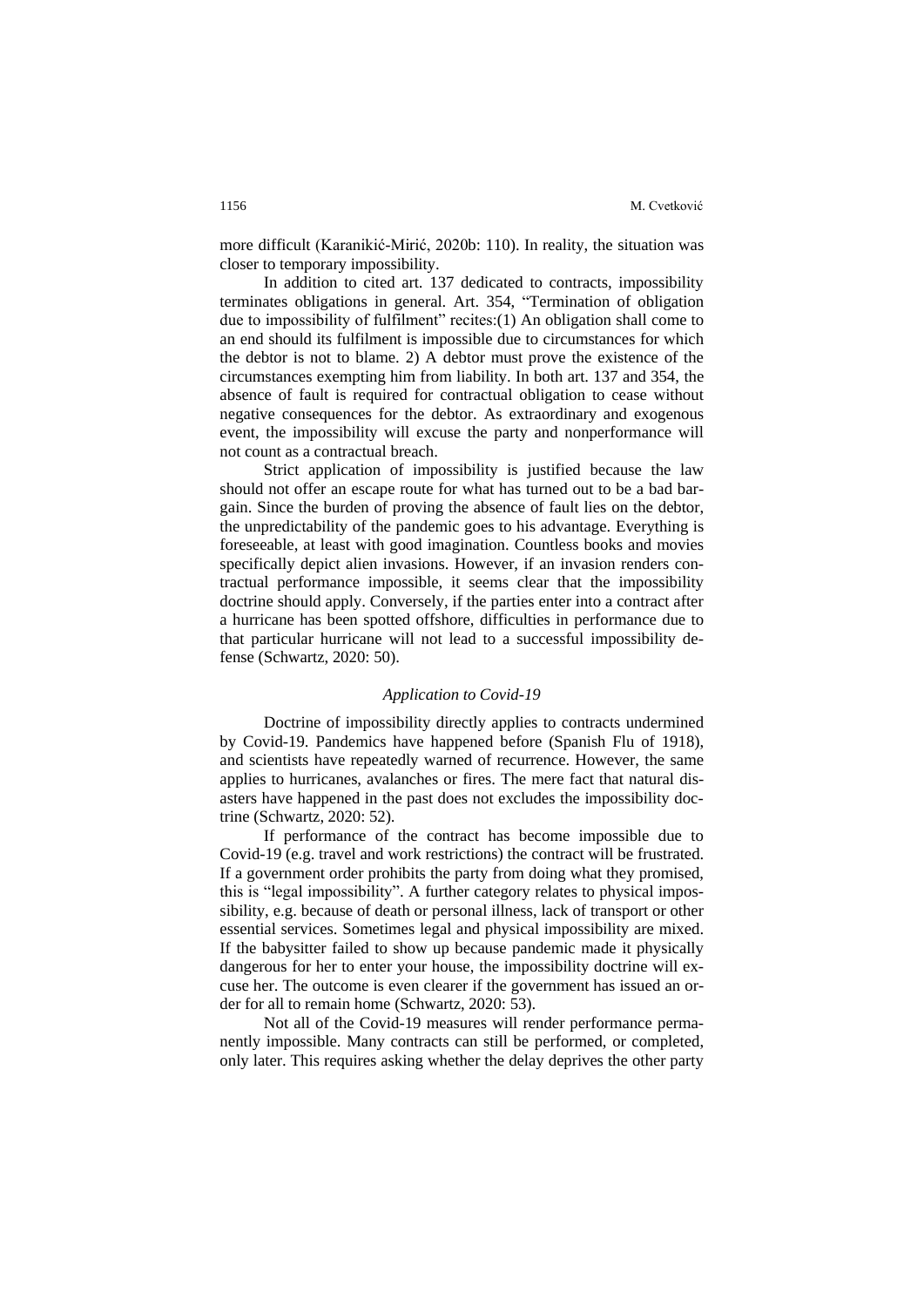of the substance of what they were contracting for. Similarly to consequences of force majeure in France or Belgium, Serbian literature classifies impossibility as temporal or permanent (Radišić, 2004: 177). It is worth to notice that ZOO does not acknowledge this important distinction (Jankovec, 1993: 75).

The Covid-19 pandemic significantly affects credit agreements. The ability of borrowers to keep up with regular instalments is compromised. Due to loss of income, consumers face serious financial difficulties resulting in the inability to repay the credit. Nevertheless, as generic obligation, monetary payment is treated as always possible (Pušac, 2020: 151). Illiquidity does not amount to frustration; instead, it is a risk that the debtor and creditor have to bear. Serbian law acknowledges the practical impossibility, although it cannot be reduced to the debtor's economic problems. The economic impossibility is not a valid defense. The obligation cannot be terminated just because it has become too difficult in the economic sense, even if it threatens the debtor's livelihood. Economic impossibility is not an objective impossibility, which ceases the obligation *ipso lege* (Karanikić-Mirić, 2020a: 48, 51).

Nevertheless, the circumstances are different this time, the systemic solution in the form of "emergency legislation" circumvented major public revolt and probably rebellion. The European Law Institute (ELI) published a summary of legal issues in relation to Covid-19. Principle 12 is about the moratorium on regular payments, particularly on taxes, rents, and loans. Final maturity date is extended for the duration of the moratorium and neither the calculation of the amount due, nor of other taxes or instalments subsequently due, are in any way increased. Statutory period of limitations should likewise be suspended. Furthermore, by acknowledging solidarity, States should favor partial or full release of certain types of matured debts (European Law Institute, 2021: 11). Moratoria on consumer credit and rent obligations have been introduced across Europe. The moratorium varies typically between three and six months. However, there remains uncertainty what happens when it ends (Alderman *et al.*, 2020: 439). National Bank of Serbia introduced moratorium on loan and leasing repayments (Decision on temporary measures for banks to mitigate the consequences of the covid-19 pandemic in order to preserve the stability of the financial system, Official Gazette of RS, 103/2020).

More difficult cases develop where Covid-19 renders performance much more difficult or expensive, but not factually or legally impossible. For instance, a supplier promises to deliver merchandise, but their factory in New York is shut down by government order. At first, it seems that performance has become legally impossible. But, same merchandise can be produced in a factory in Japan, with doubled cost. In that case, the courts would not relieve the supplier. At some point, however, the added expense could rise to a level where performance is effectively impossible.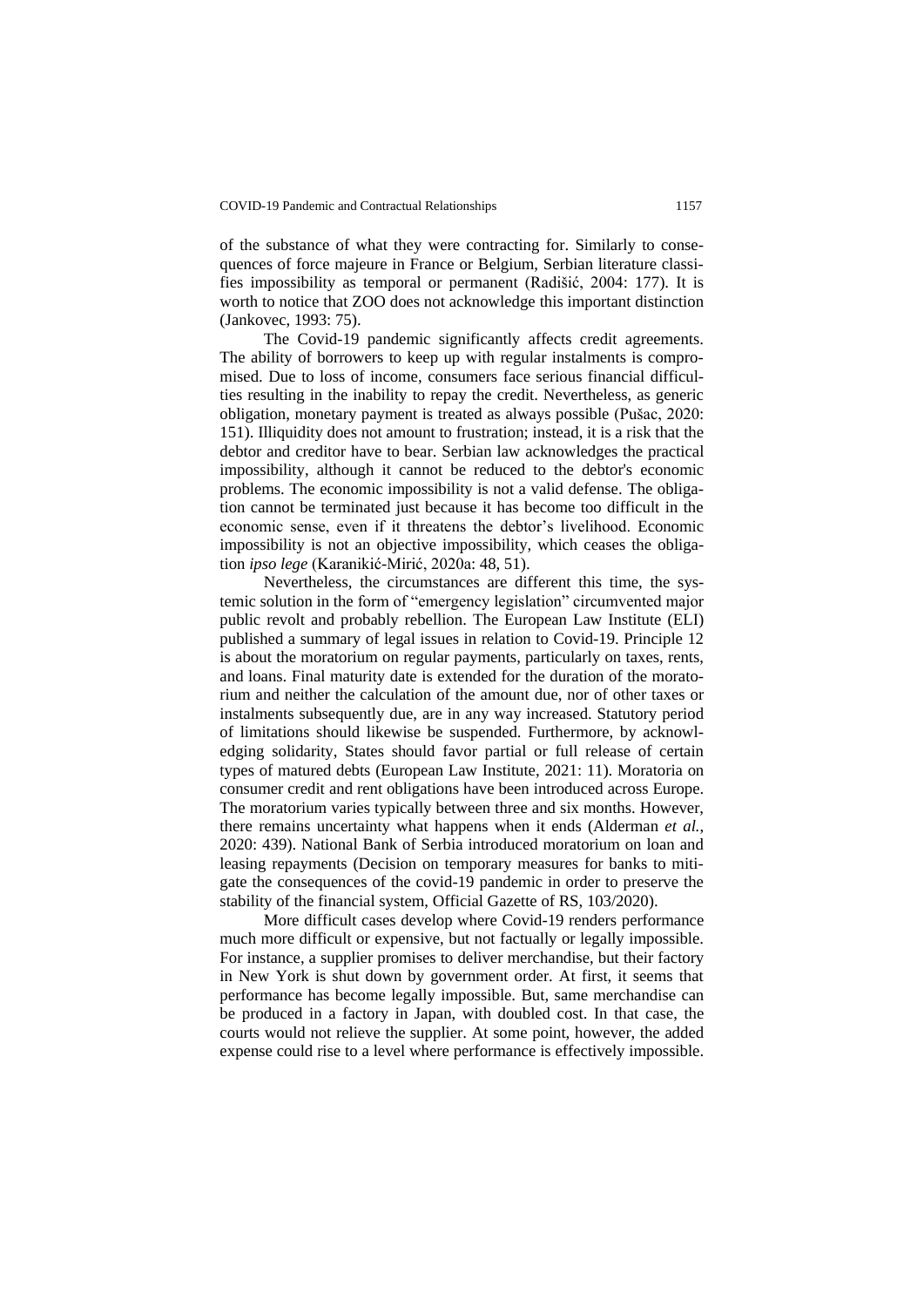In one well-known case, the court granted relief after performance cost turned out to be ten times what was anticipated. But the question of what would happen if it were five times as expensive arises (Schwartz, 2020: 53). In continental law, subsequent misbalance of contract economy (violation of the principle of equal value of contractual benefits) is a signal for the application of doctrine of changed circumstances. However, it is difficult to draw a precise line between onerousness and impossibility.

#### *Refunds and Vouchers*

A very disruptive element of the pandemic is the cancellation or substantial delay of prepaid events and services, due to the restrictions imposed. Weddings, sports events, cruises, air-travel, concerts and similar events are moment-sensitive. Businesses often lack resources to issue immediate refunds. Regarding economic impossibility of fulfillment, German courts had previously accepted defense of "existential devastation", the looming economic ruin of a debtor forced to perform an agreed obligation. But the concept was soon abandoned (Jankovec, 1981: 242). It led to the contract termination by force of law, which was not the goal of the contracting parties (Karanikić-Mirić, 2020a: 47).

There are three alternative approaches. First, consumers may be entitled to a full refund, or a voucher for future use. A second approach is to oblige consumers to accept vouchers. The third approach require consumers to accept vouchers equal to the value of their original ticket, unless the consumer can show that they are in financial difficulties, e.g., unemployed or unable to use the service later. Otherwise, the consumer must pay the cancellation fees (Alderman *et al.*, 2020: 444-446). The choice of solution depends on whether the regulator is more in favor of the businesses or the consumers.

The Decree on the offer of a replacement travel is an emergency regulation by which the Serbian government protected the economic interests of tourist travel organizers during the pandemic. The Government left the passengers with two options: to accept replacement travel or to terminate the contract. However, the passenger who opts for termination cannot demand a refund, contrary to the rules of contract and consumer law. Instead, he is obliged to grant the organizer an interest-free loan. Although this prevents a large number of simultaneous refunds, the government has failed to incorporate any safeguards for the passengers (Karanikić-Mirić, 2020b: 115). States should ensure that the consequences of the disruption of contractual relationships, such as the cancellation of travel arrangements, should not be at the sole risk of one party, in particular of a consumer or SME (European Law Institute, 2021: 11).

A more difficult situation arises when the event is not directly affected by the pandemic, but rather by the consumer's concerns and fears. Restrictions are over but the consumer may still feel unsafe. The remedy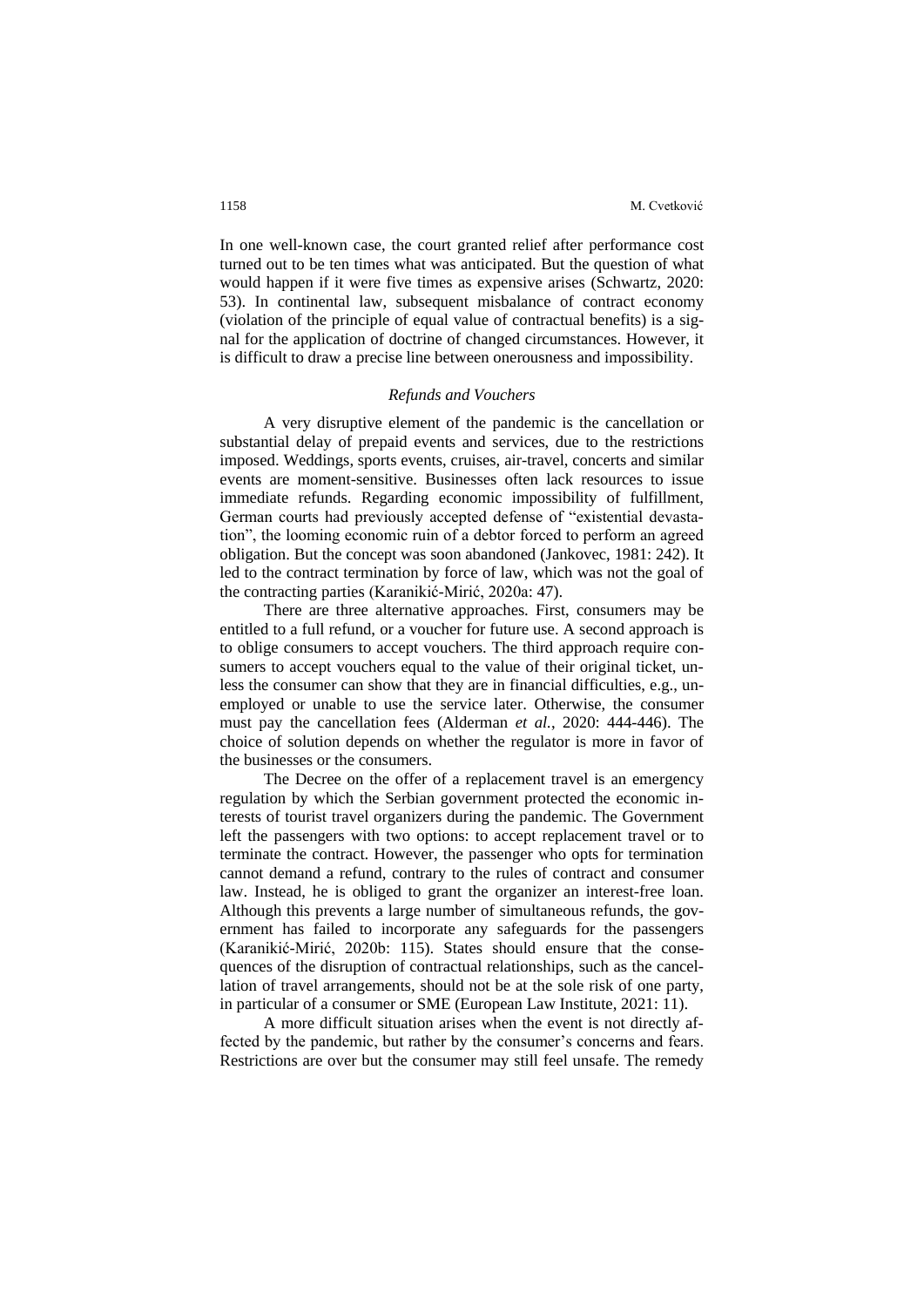should be a refund or travel voucher, at the option of the provider (Alderman *et al.*, 2020: 446). Beyond the framework of consumer protection, in a traditional private law regime, arbitrary cancellation of travel for fear of Covid-19 would be considered as a self-imposed (subjective) impossibility, which is not a valid reason for the exemption from the contractual obligation. In other words, the tourist would have to pay.

## *CONCLUSION*

Let us again consider the hypothetical tenant whose restaurant has been closed rendering him unable to pay rents for months during lockdown. We have to revert to asking which ZOO provisions exist to protect the tenant, but also what the dispute with the landlord would look like. The problem is that there probably would be no agreement at the end of that harsh dispute. According to one opinion, art. 137-1 (impossibility in synallagmatic contracts) is discarded because it refers to permanent impossibility (Pušac, 2020: 51). Article 137-2 speaks of partial impossibility, but does not mention temporary impossibility. Article 263 releases the tenant from the secondary obligation – damages, but is silent on the primary obligation – payment of rent. The tenant cannot use art. 354 (termination of obligation in general) since the rent payment is a generic obligation, resistant to impossibility (art. 355). Moreover, economic impossibility is not accepted.

There is no ZOO provision about force majeure excusing the primary obligation. There is no provision for temporary impossibility, nor impossibility of successive performances, and the hypothetical tenant's obligation is of those categories. Application of contractual force majeure clause is unlikely because it is a rarity in local practice, and the contracts themselves are often verbal.

Referring the tenant to the rules on changed circumstances (Jankovec, 1981: 242) is not expedient because those imply the court intervention, which is slow due to the individual assessment. Quantity of claims would overwhelm the courts. Furthermore, the debtors are already in default, so they cannot invoke the changed circumstances. Conversely, rules on impossibility apply *ipso lege*.

Despite numerous ZOO provisions, and as many academic concepts about impossibility, it is curious that none of them is of much use to our hypothetical tenant. Solutions from ZOO have failed when they are needed the most. What should an impossibility look like if the global catastrophic consequences of Covid-19 are not enough to constitute one, is the question here. That is why the public authorities pass intervention regulations in order to save the debtors from economic ruin, but also themselves from looming rebellion. Traditional solutions are inadequate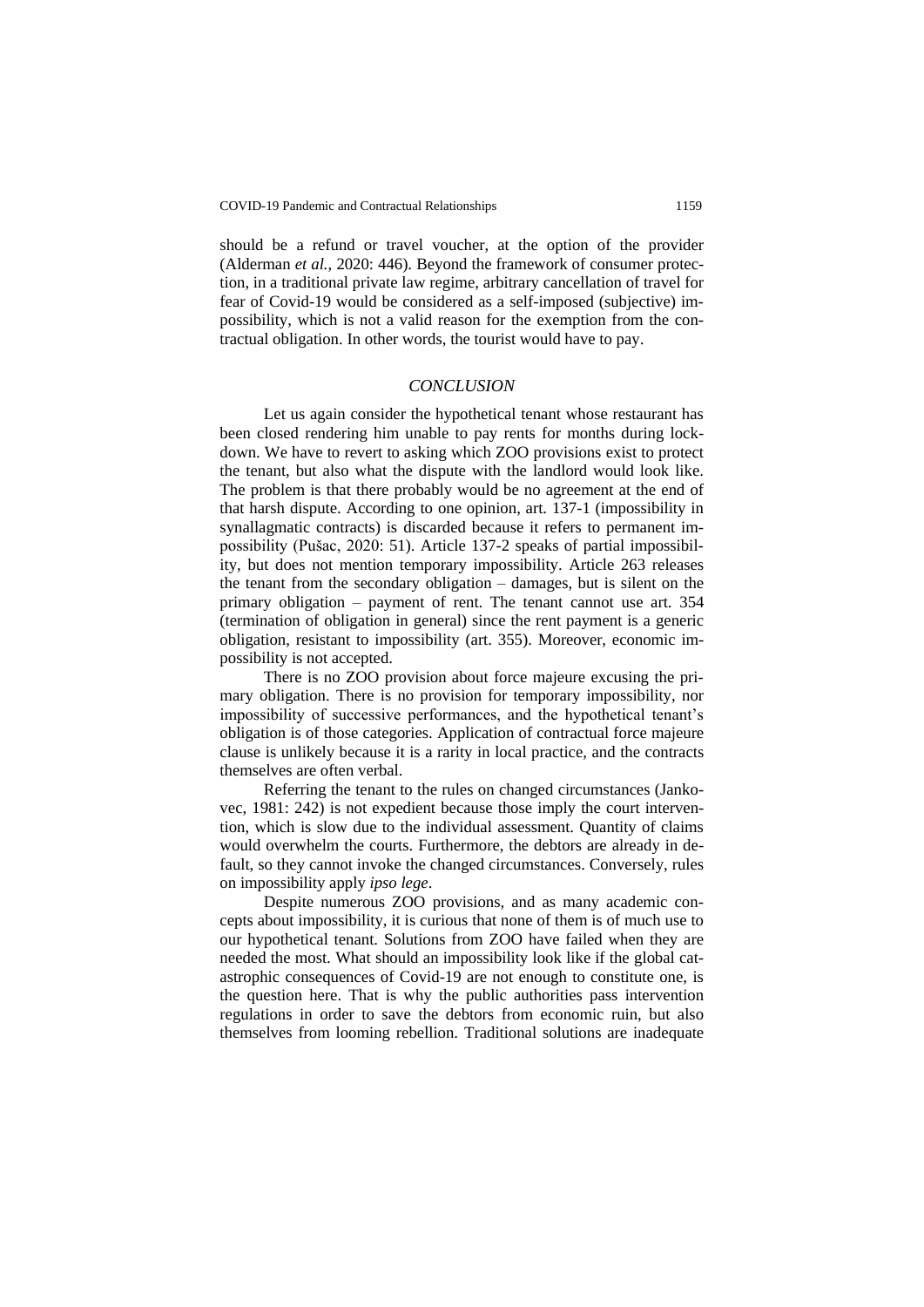to deal with the Covid-19 circumstances since rules on force majeure or impossibility set a high threshold for invoking them.

Possible solution 1: rent for each month under lockdown is considered separately and terminated as an installment; the over-all obligation to pay the rent continues and the contract lives on (Art. 137-2 analogy). Solution 2 relies on a wider interpretation of art. 598 ZOO (Loss of rented object due to an Act of God). The landlord's obligation has become impossible, because he cannot provide *ususfructus* to the tenant. As a counter-performance, the payment of rent ceases.

The analysis unlocked some theoretical dilemmas. Acceptance of practical impossibility means that the notion of objective impossibility is significantly narrowed in favor of the subjective impossibility. An excessively difficult problem for one legal entity can be a simple obstacle for another.

Rejection of economic impossibility ignores economic reasons due to which the debtor cannot fulfill his obligation. The position of all legal entities is equalized, although their economic strength is different. This overlooks the fact that with enough money - many problems become workable. Performance which is impossible for the poor, is possible for the rich. Moreover, almost any obligation can be condensed to a cash equivalent. It follows that any impossibility can be understood as economic impossibility, and thus not recognized.

## *REFERENCES*

- Alderman, R., De Franceschi, A., Giancaspro, M., Howells, G., Lei, C., Lete, J., Micklitz, H. W., Miscenic, E., Naude, T., Pichonnaz, P., Poillot, E., Ramsay, I., Terryn, E., Twigg-Flesner, C., & Wilhelmsson, T. (2020). Consumer Law and Policy Relating to Change of Circumstances Due to the COVID-19 Pandemic. *Journal of Consumer Policy*, *43*(3), 437–450. https://doi.org/10.1007/s10603- 020-09463-z
- Beale, H., & Twigg-Flesner, C. (2020). COVID-19 and Frustration in English law. In *Sergio Garcia Long, Derecho de los Desastres: Covid-19 (Pontificia Universidad Católica del Perú, 2020)*. 1185-1201. https://doi.org/10.2139/ssrn.3698693
- Berger, K. P., & Behn, D. (2020). Force Majeure and Hardship in the Age of Corona: A Historical and Comparative Study. *McGill J. Disp. Resol.*, *6*(4), 79–129.
- European Law Institute. (2021). *ELI Principles for the COVID-19 Crisis Consolidated Version of the 2020 ELI Principles for the COVID-19 Crisis and the 2021 Supplement*. Wien.
- Fauvarque-Cosson, B. (2019). Does review on the ground of imprévision breach the principle of the binding force of contracts? *Revija Kopaoničke škole Prirodnog Prava*, *1*(1), 11–35. https://doi.org/10.5937/rkspp1901011f
- Jankovec, I. (1981). О појму немогућности испуњења уговорне обавезе (Тhе Concept of Impossibility of Fulfilment of Contractual Commitments). *Anali Pravnog Fakulteta u Beogradu*, *3*–*4*, 231–243.

Jankovec, I. (1993). *Ugovorna odgovornost* (Contractual liability). Beograd. Poslovna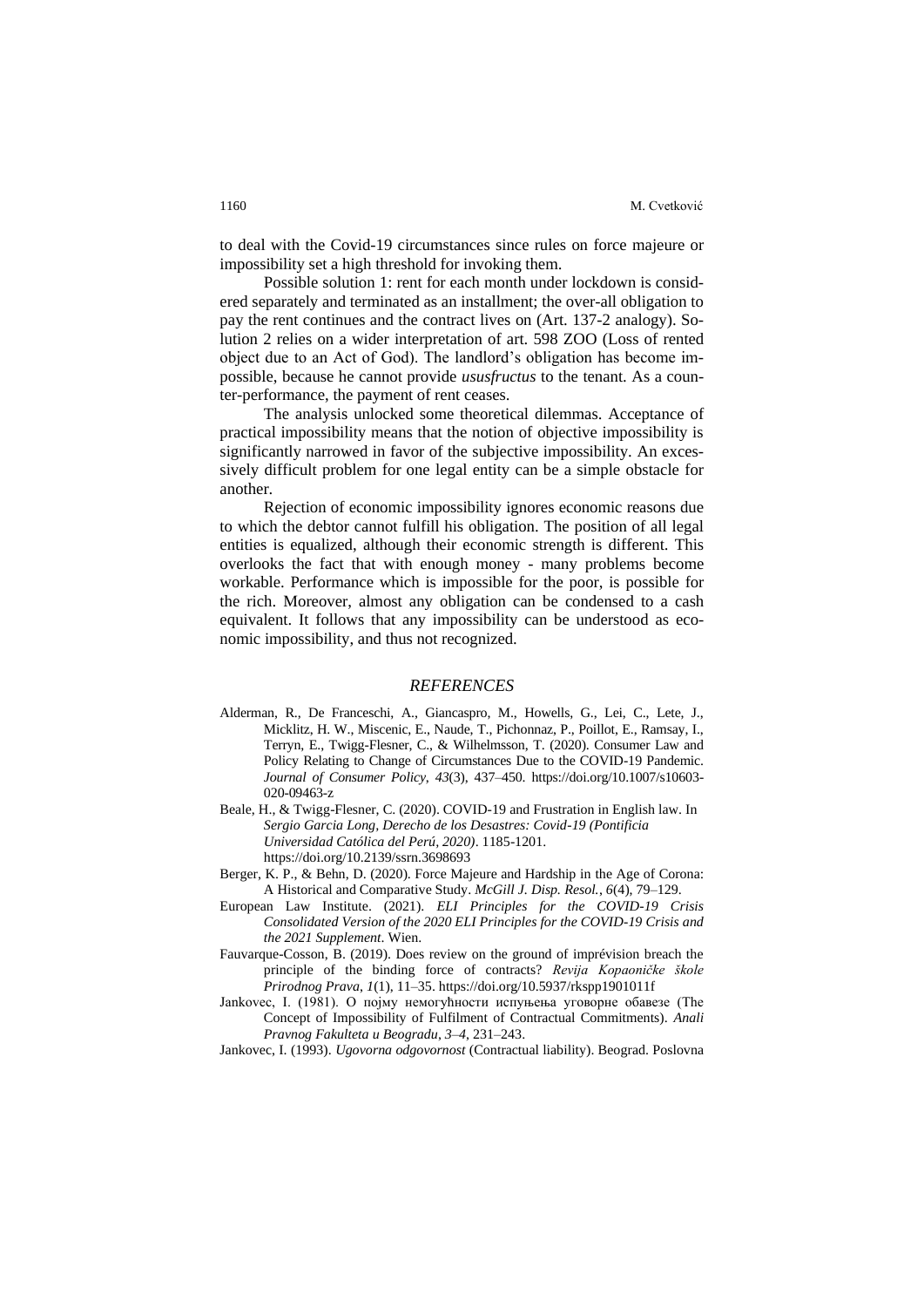politika.

- Karanikić-Mirić, M. (2020a). Отежано испуњење уговорне обавезе (The subsequent difficulty of performance in contract law). *Pravo i Privreda*, *58*(4), 25–54. https://doi.org/10.5937/pip2004025k
- Karanikić-Mirić, M. (2020b). Ugovori o turističkom putovanju u uslovima pandemije covid-19: uredba o ponudi zamenskog putovanja (Travel Contracts During the Covid-19 Pandemic: The Decree on the Offer of a Replacement Travel). In *Perspektive implementacije evropskih standarda u pravni sistem Srbije, knjiga X (Perspectives of Implementation of European Standards in the Serbian Legal System, Volume 10),* Pravni fakultet Univerziteta u Beogradu, Beograd*.*
- Philippe, D. (2020). Coronavirus: Force majeure? Hardship? Deferral of obligations? Some practical elements. Advice for the analysis and redaction of clauses. In *Sergio Garcia Long, Derecho de los Desastres: Covid-19 (Pontificia Universidad Católica del Perú, 2020)*. 1277-1295.
- Pušac, J. (2020). Status zakupca poslovnog prostora u vreme epidemije virusa<br>COVID-19. *Godišnjak Fakulteta Pravnih Nauka*, 92, 140–153. COVID-19. *Godišnjak Fakulteta Pravnih Nauka*, *92*, 140–153. https://doi.org/10.7251/GFP2010140P

Radišić, J. (2004). *Obligaciono pravo* (Law of Obligations). Nomos.

- Schwartz, A. A. (2020). Contracts and COVID-19. *Stan. L. Rev. Online*, *73*, 48.
- Zakon o obligacionim odnosima (Act on Obligations), Sl. list SFRJ. br. 29/78, 39/85, 45/89 - odluka USJ i 57/89. Sl. list SRJ. br. 31/93, "Sl. list SCG". br. 1/2003 - Ustavna povelja. Sl. glasnik RS. br. 18/2020)
- Odluka o privremenim merama za banke radi ublažavanja posledica pandemije covid-19 u cilju očuvanja stabilnosti finansijskog sistema (Decision on temporary measures for banks to mitigate the consequences of the covid-19 pandemic in order to preserve the stability of the financial system), Sl. glasnik RS. br. 103/2020)

# **ПАНДЕМИЈА КОВИД-19 И УГОВОРНИ ОДНОСИ: ВИША СИЛА И НЕМОГУЋНОСТ**

#### **Михајло Цветковић**

Универзитет у Нишу, Правни факултет, Ниш, Србија

## **Резиме**

Хипотетички закупац је спречен да плаћа закупнину јер је његов ресторан затворен због рестриктивних мера. Које одредбе ЗОО му иду у прилог? Према једном мишљењу, чл. 137 ст. 1 (немогућност у узајамним уговорима) отпада јер се односи на трајну немогућност. Члан 137 ст. 2 говори о делимичној немогућности, али не помиње привремену немогућност. Члан 263 ослобађа закупца од споредне обавезе – накнаде штете, али ћути о примарној обавези – плаћању закупнине. Закупцу не иде у прилог ни чл. 354 (престанак облигације) будући да је плаћање закупнине генеричка обавеза, отпорна на немогућност (чл. 355). Штавише, економска немогућност није прихваћена.

Не постоји одредба ЗОО о вишој сили која би угасила примарну обавезу. Не постоје одредбе о привременој немогућности, као ни о немогућим сукцесивним престацијама, а обавеза хипотетичког закупца спада у ове категорије. Примена